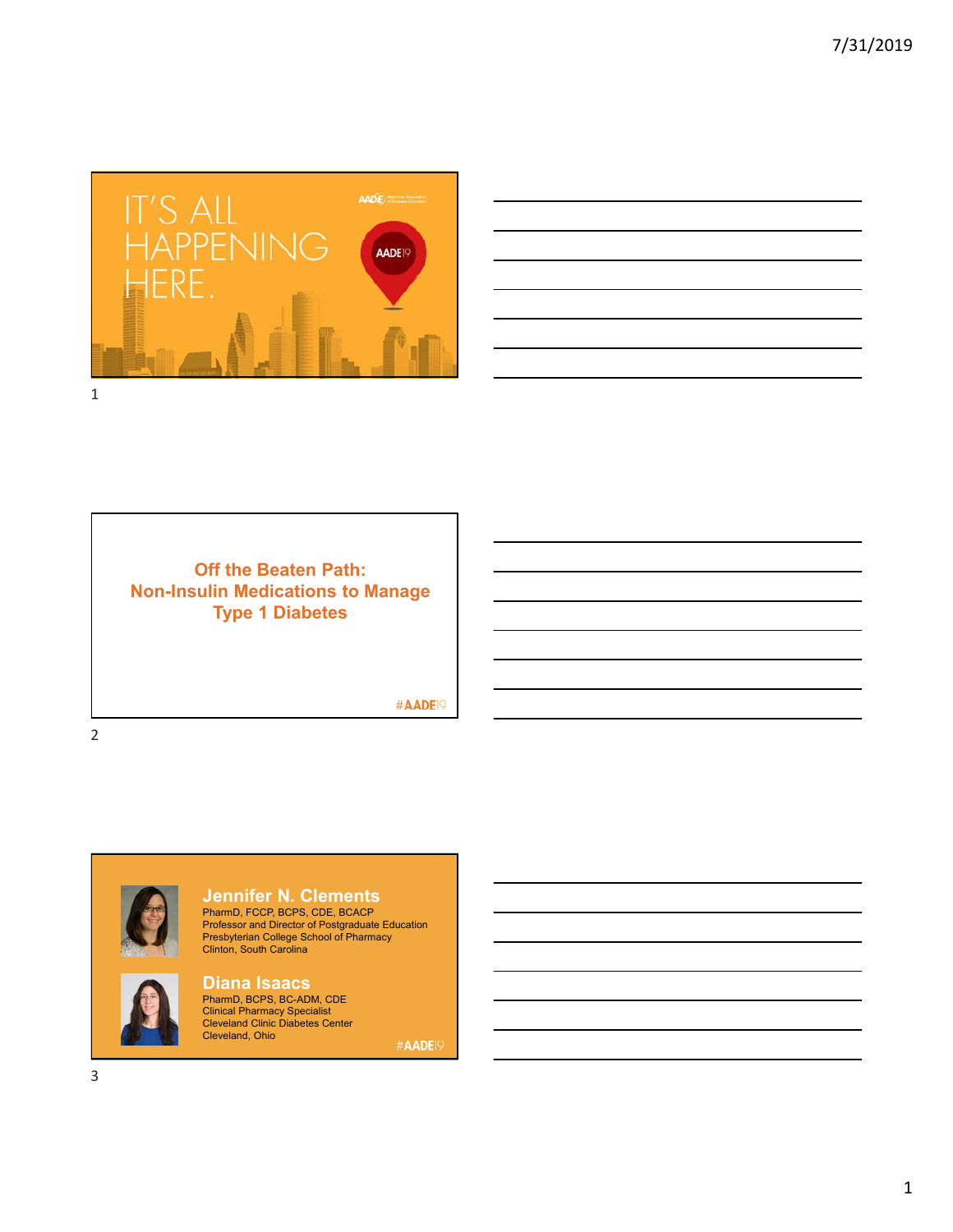#### **Learning Objectives**

- Explain the rationale for non-insulin therapies in the management of type 1 diabetes.
- Describe the clinical evidence of non-insulin agents in the management of type 1 diabetes.
- Outline treatment plans for metformin, GLP-1 agonists, and SGLT-2 inhibitors in type 1 diabetes.

#AADE<sup>19</sup>

4

#### **Disclosure to Participants**

- Notice of Requirements For Successful Completion
	- Please refer to learning goals and objectives Learners must attend the full activity and complete the evaluation in order to claim continuing education credit/hours
- Conflict of Interest (COI) and Financial Relationship Disclosures:<br>- Presenter: Jennier N. Clemens, PharmD, FCOP, BCPS, CDE, BCACP No COlFinancial Relationship to disclose<br>- Presenter: Diana Isaacs, PharmD, BCPS, BC-AD
- Non-Endorsement of Products:
- Accredited status does not imply endorsement by AADE, ANCC, ACPE or CDR of any commercial products displayed in conjunction with this educational activity • Off-Label Use:
- Participants will be notified by speakers to any product used for a purpose other than for which it was approved by the Food and Drug Administration.

#AADE<sup>19</sup>

5

#### **Epidemiology**

Patients with type 1 diabetes (T1DM) often have difficulty achieving hemoglobin A1C (HbA1C) goals due to hypoglycemia risk.

Overweight and obesity is an increasing problem in T1DM, with an estimated prevalence of 50%.

Patients with T1DM are 8x more likely to develop cardiovascular (CV) disease than the general population.

Pieber et al. Diabetes Obes Metab 2015;17(10):928–35.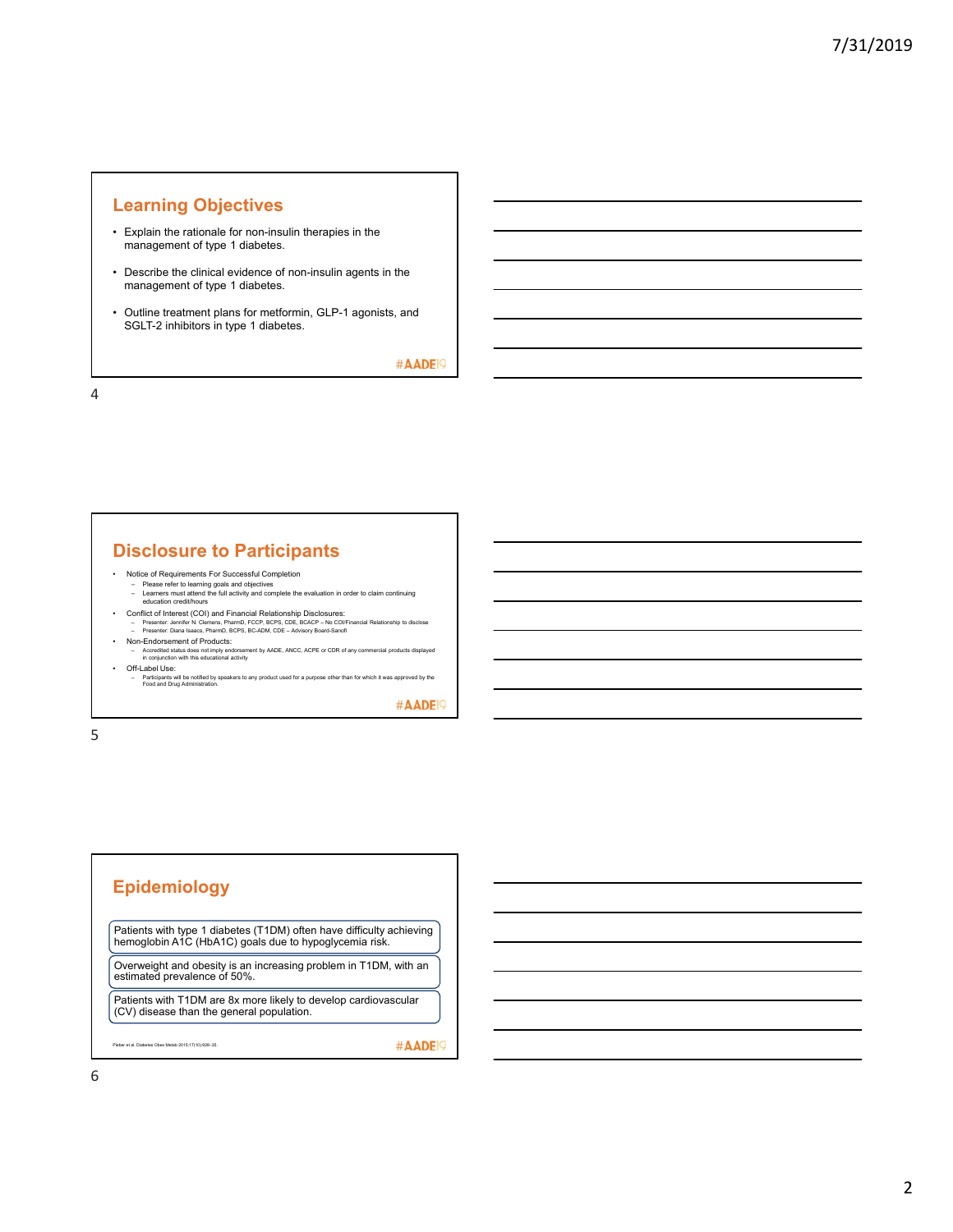

The Diabetes Control and Complications Trial Research Group. N Engl J Med 1993;329:977–86. Purnell et al. Circulation 2013;127:180–7.

#AADE<sup>19</sup>

7



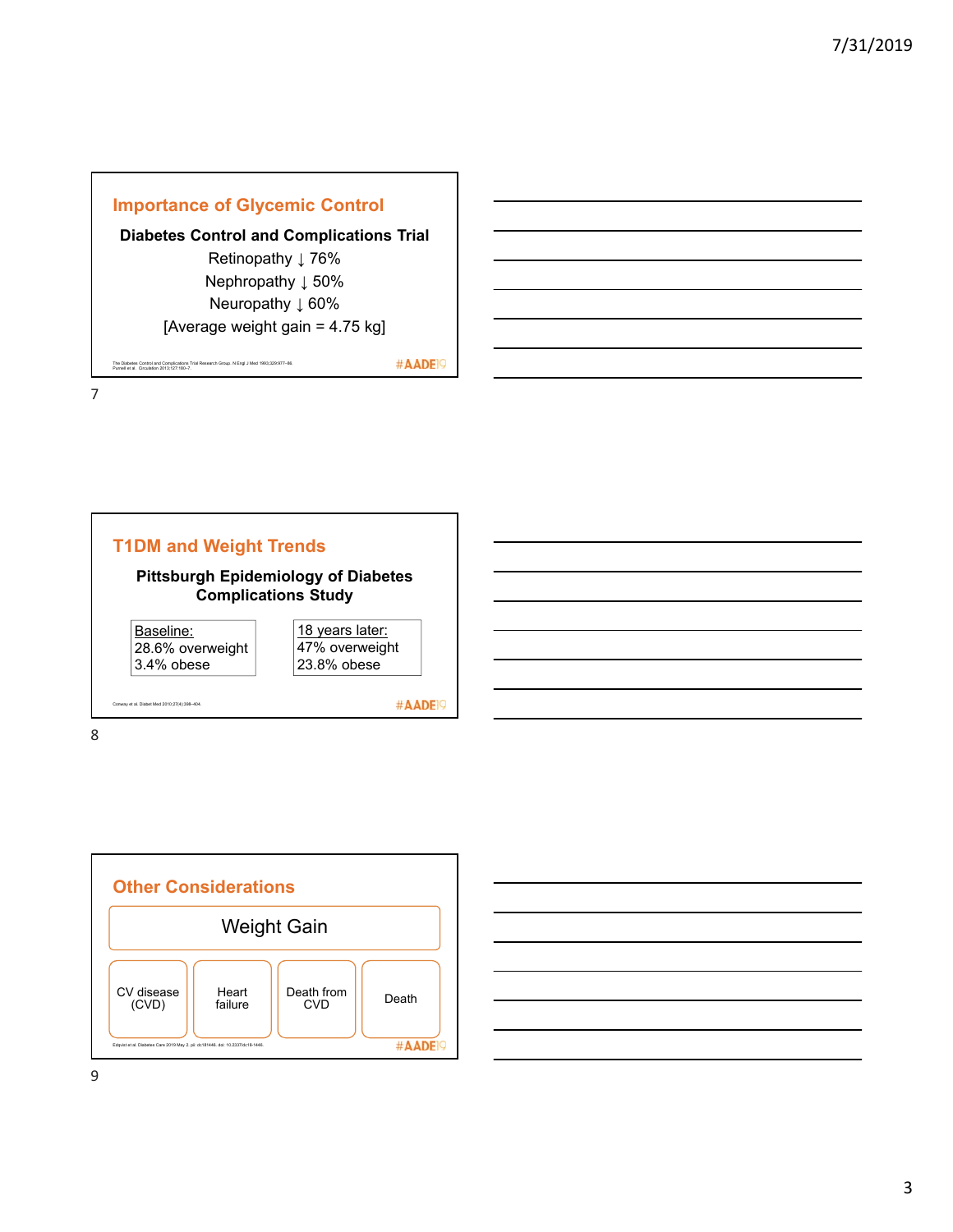#### **Limitations with Basal-Bolus Insulin**

#AADE<sup>19</sup>

- Hypoglycemia
- Weight gain
- Adherence with regimen
- Untreated glucagon dysfunction
- Stress/Mental burden

Priya et al. Diabetes Ther 2018;9(1):349–61.

10





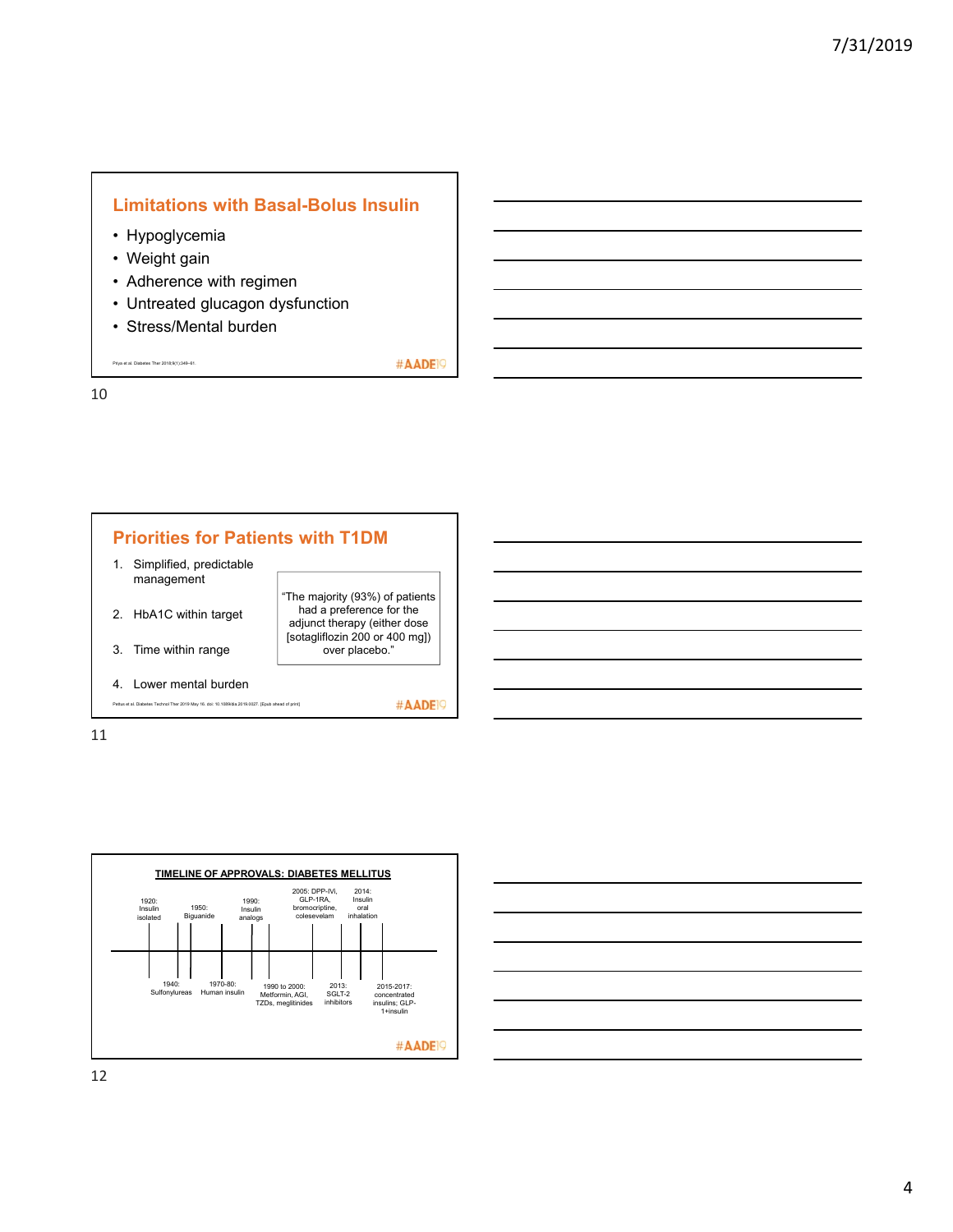





| _____                                                                                                                                                                                               |  |
|-----------------------------------------------------------------------------------------------------------------------------------------------------------------------------------------------------|--|
|                                                                                                                                                                                                     |  |
| $\sim$ $\sim$ $\sim$ $\sim$<br>,我们也不会有一个人的事情。""我们的人们,我们也不会有一个人的人,我们也不会有一个人的人,我们也不会有一个人的人,我们也不会有一个人的人,我们也不会有一个人的<br>第一百一十一章 我们的人,我们的人们的人们,我们的人们的人们,我们的人们的人们,我们的人们的人们,我们的人们的人们,我们的人们的人们,我们的人们的人们,我们的人 |  |
|                                                                                                                                                                                                     |  |
|                                                                                                                                                                                                     |  |
|                                                                                                                                                                                                     |  |
|                                                                                                                                                                                                     |  |



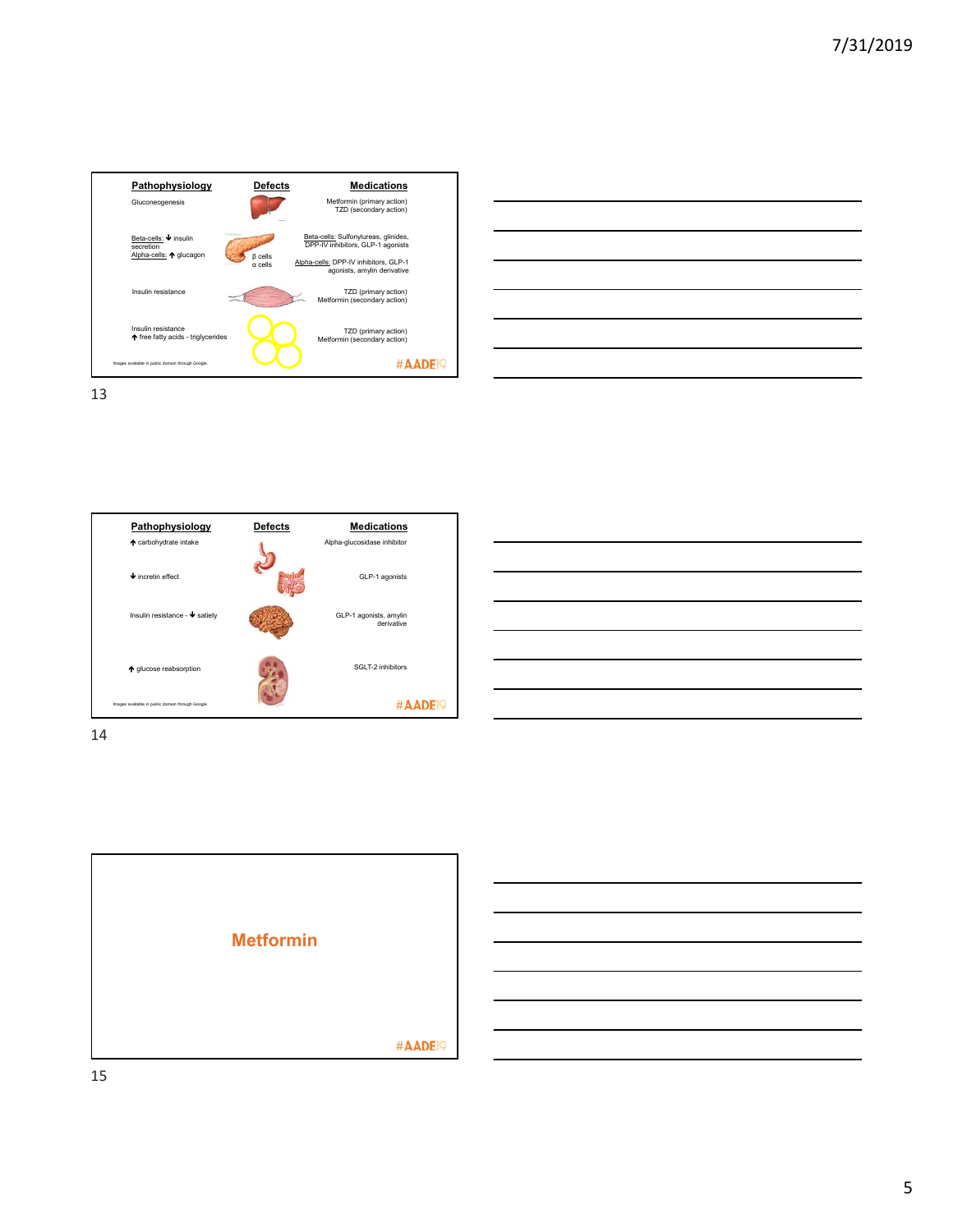



| Type of<br><b>Study</b> | <b>Inclusion</b><br>Criteria                                                          | <b>Baseline</b><br><b>Characteristics</b>                                                                    | <b>Mean</b><br><b>Reduction</b><br>in HbA1C<br>(%) | <b>Mean</b><br><b>Reduction</b><br>in Insulin<br><b>Doses</b><br>(units) | <b>Mean</b><br><b>Reduction</b><br>in Weight<br>(kq) |
|-------------------------|---------------------------------------------------------------------------------------|--------------------------------------------------------------------------------------------------------------|----------------------------------------------------|--------------------------------------------------------------------------|------------------------------------------------------|
| Meta-<br>analysis       | Randomized<br>trials, at<br>least 1 week<br>in length with<br>metformin vs<br>placebo | 10 to 92 patients<br>(per trial) with<br>metformin 1000 to<br>2550 mg per day<br>over 7 days to 12<br>months | $0.6$ to $0.9$                                     | 5.7 to 10                                                                | $1.7$ to $6$                                         |

18

Г

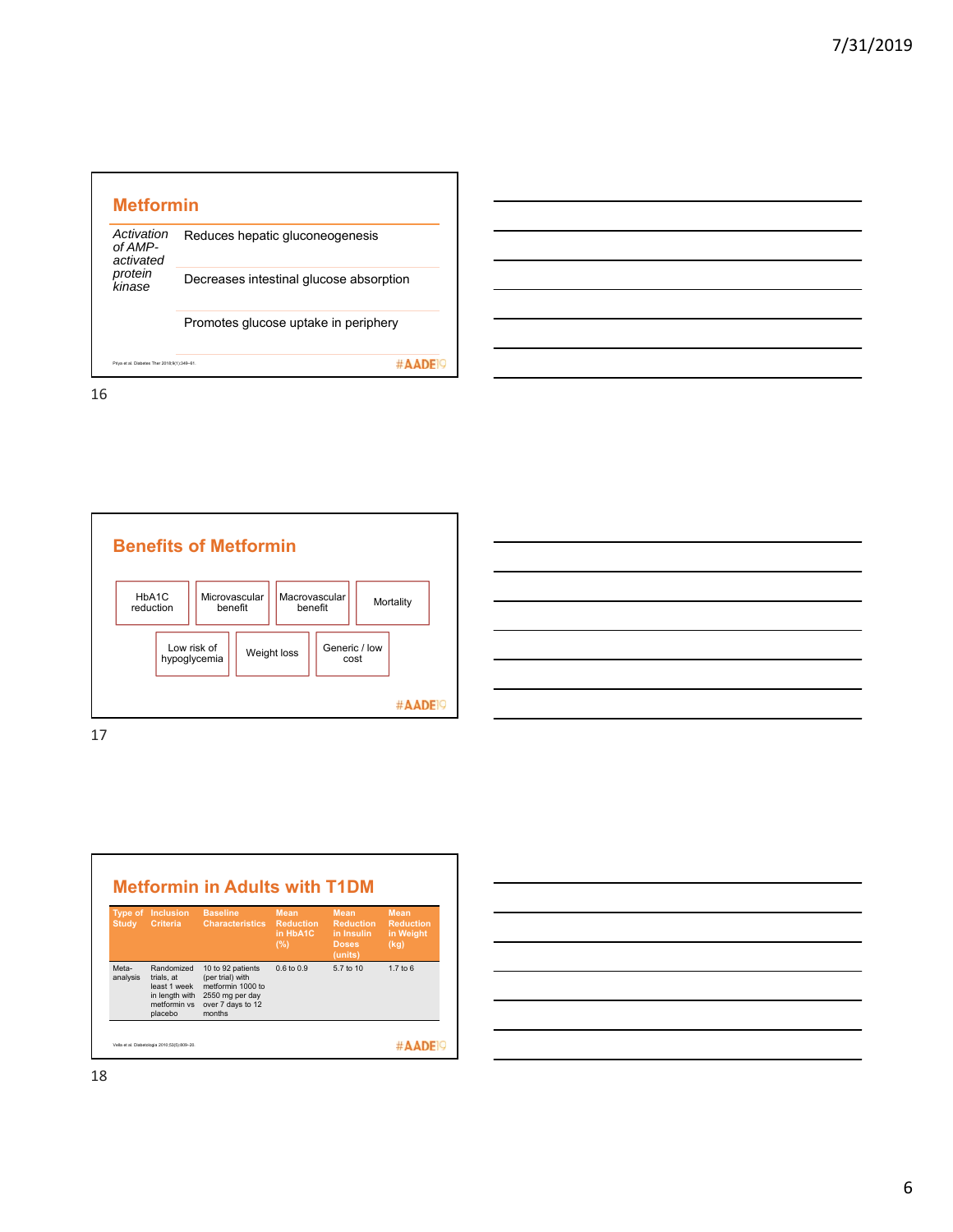





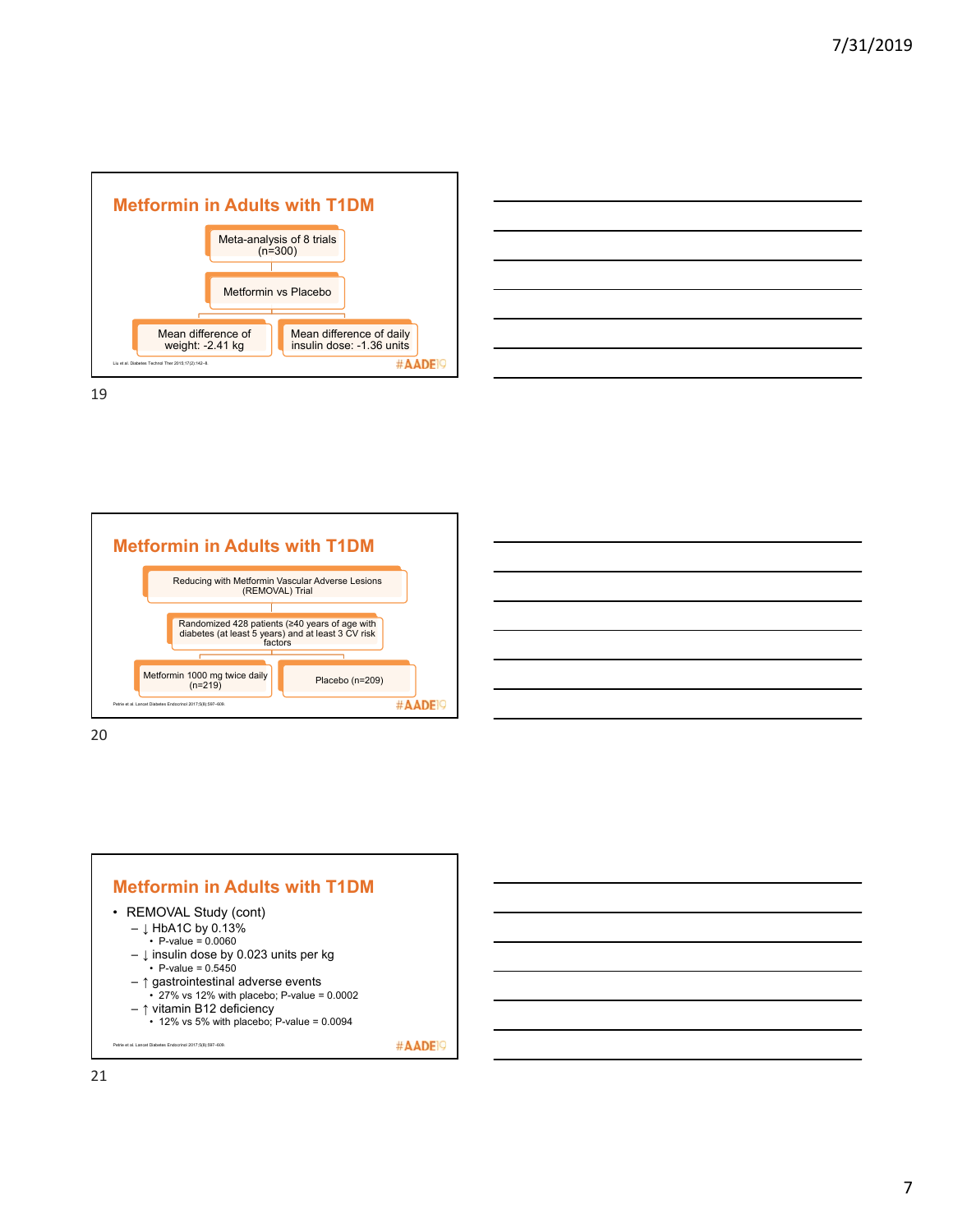#### **Gastrointestinal Side Effects**

Start with low doses and titrate slowly (i.e., weekly) to maximum effective dose of 2000 mg per day.

Take with food, preferably after meals.

Effects will lessen over several weeks. If not, change from immediate to extended release formulation.

#AADE<sup>19</sup>

22

#### **Lactic Acidosis**

Use caution or temporarily discontinue in situations that could lead to increased metformin concentrations.

Be aware and monitor for tissue hypoperfusion (↑ lactic acid production) or impaired hepatic function (↓ lactic acid removal).

#AADE<sup>19</sup>

| eGFR<br>(mL/min per 1.73 m <sup>2</sup> ) | <b>Recommendations</b>                                                                  |
|-------------------------------------------|-----------------------------------------------------------------------------------------|
| $\geq 60$                                 | No adjustment with metformin.<br>Monitor renal function every year.                     |
| $< 60$ and $\ge 45$                       | Prescribe metformin with caution<br>Monitor renal function every 3 to 6 months.         |
| $<$ 45 and $\geq$ 30                      | Reduce metformin by 50% or half-maximal dose.<br>Monitor renal function every 3 months. |
| < 30                                      | Discontinue metformin                                                                   |

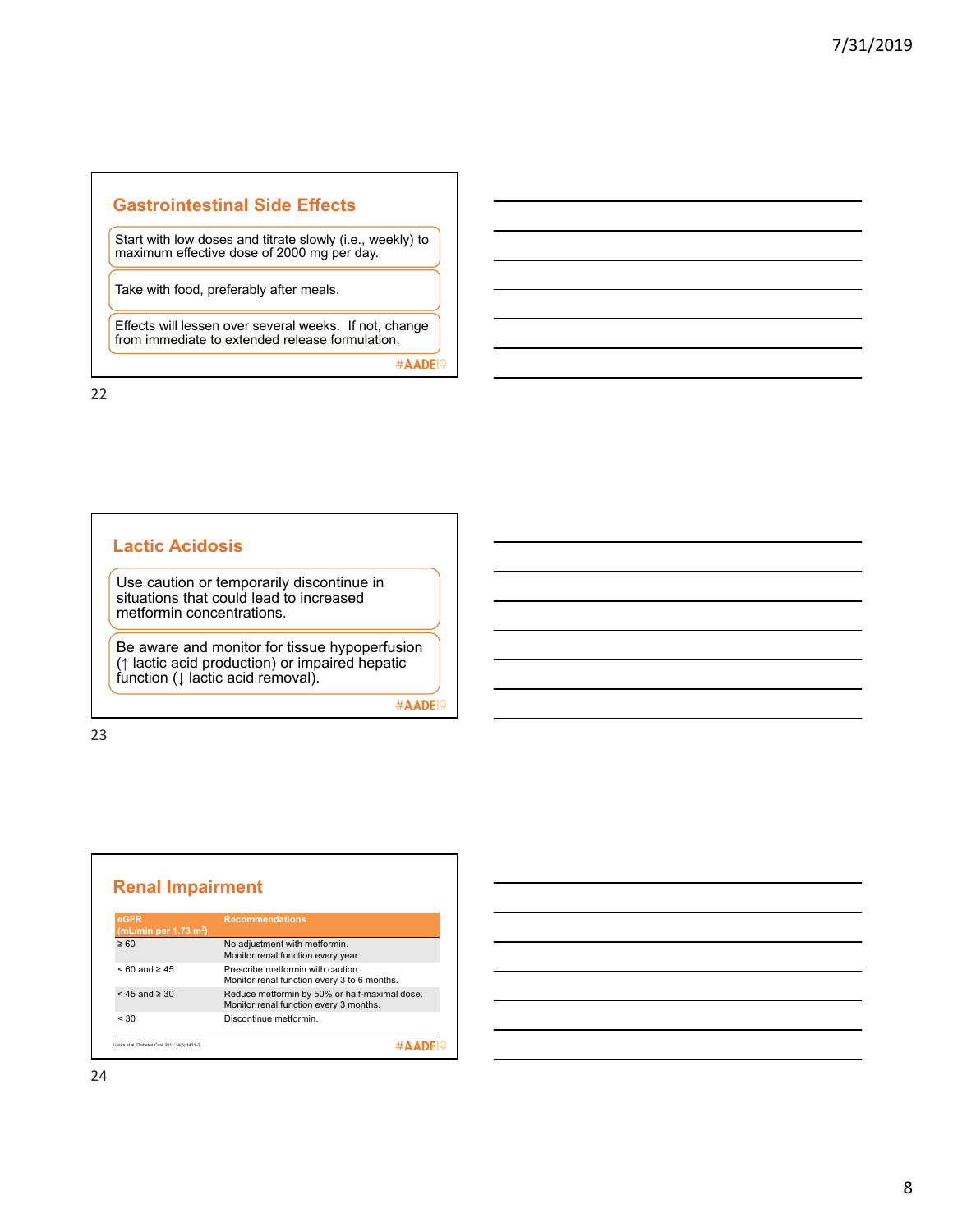#### **Meet Mark**



- … who is a 35 yo male with T1DM (for 20 years).
	- Currently, he is injecting Lantus 50 units at bedtime and Novolog 15 units with meals.
	- He also has gastroparesis.
	- HbA1c = 8.1% (no change in 6 months despite lifestyle modifications). #AADE<sup>19</sup>

25

#### **What Else Would You Most Like to Know about Mark?**

- A. Vitamin B12 level?
- B. Renal function?
- C. Weight?
- D. Cardiovascular risk factors?

#AADE<sup>19</sup>

26

## **Is Mark a Candidate for metformin?**  A. Yes B. No **Why or why not?**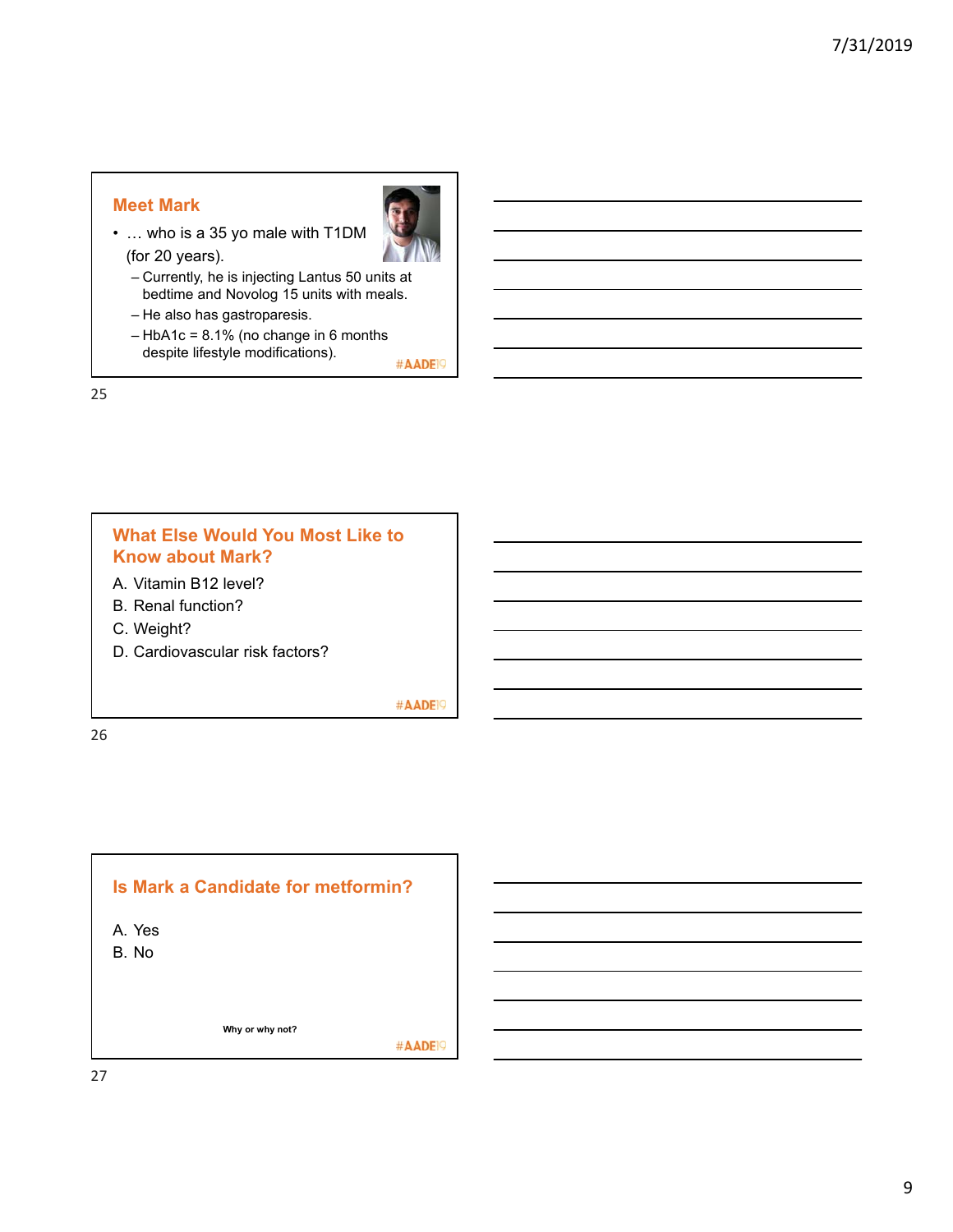#### **If starting metformin, what would be the best recommendation for the insulin regimen?**

- A. Continue basal and bolus.
- B. Decrease by 10% basal and bolus.
- C. Decrease by 10% bolus only.
- D. Increase by 10% bolus only.

#AADE<sup>19</sup>

28





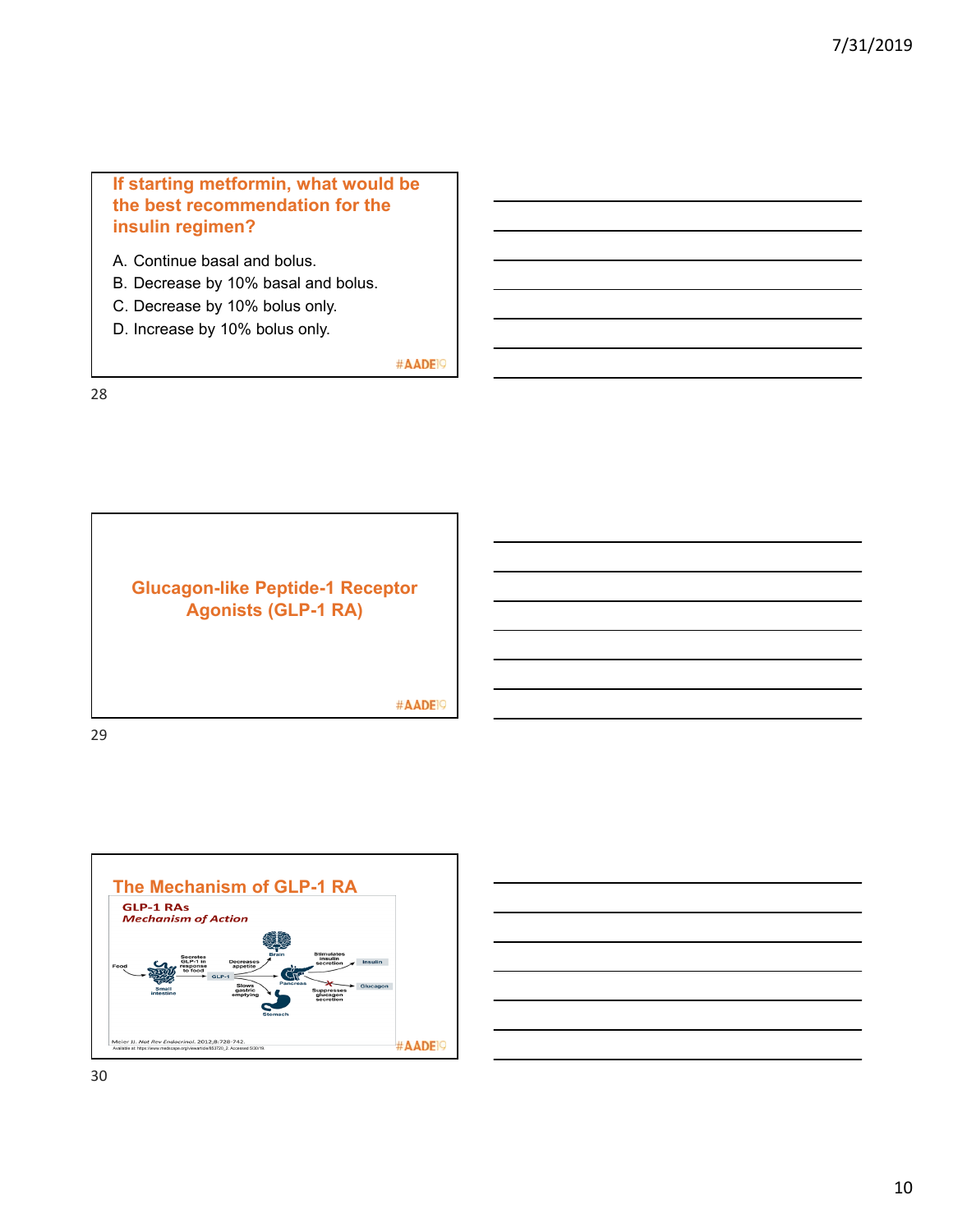



|                        | <b>Short-acting</b>                         | Long-acting                                              |
|------------------------|---------------------------------------------|----------------------------------------------------------|
| Administration         | Subcutaneous                                | Subcutaneous                                             |
| Frequency              | Twice-daily or once-daily<br>(lixisenatide) | Once-daily (liraglutide) or once-<br>weekly              |
| <b>Effect on HbA1c</b> | Moderate                                    | High                                                     |
| <b>Effect on FBG</b>   | Moderate                                    | High                                                     |
| <b>Effect on PPBG</b>  | High                                        | Moderate                                                 |
| <b>Adverse Effects</b> | Nausea, vomiting, weight loss               | Nausea, vomiting, weight loss,<br>injection site nodules |

| <u> 1980 - Johann Barnett, fransk politiker (</u>           |  |  |
|-------------------------------------------------------------|--|--|
|                                                             |  |  |
| $\overline{\phantom{a}}$                                    |  |  |
|                                                             |  |  |
| <u> 1989 - Johann Stoff, amerikansk politiker (d. 1989)</u> |  |  |
|                                                             |  |  |
|                                                             |  |  |
|                                                             |  |  |

| <b>Study</b><br>Year | <b>Study Duration</b><br>(weeks) | <b>Number of Patients</b> | <b>Duration of T1DM</b><br>(years) |
|----------------------|----------------------------------|---------------------------|------------------------------------|
| 2011 <sup>1</sup>    | $\boldsymbol{\Delta}$            | 39                        | 3.7 to 23.1                        |
| 2015 <sup>2</sup>    | 12                               | 40                        | 18.3 to 19.5                       |
| 20163                | 12                               | 72                        | 20 to 30                           |
| 20164                | 24                               | 100                       | 20 to 25                           |
| 20165                | 52                               | 1398                      | 20.9 to 21.6                       |
| 20166                | 26                               | 835                       | 20.7 to 21.4                       |

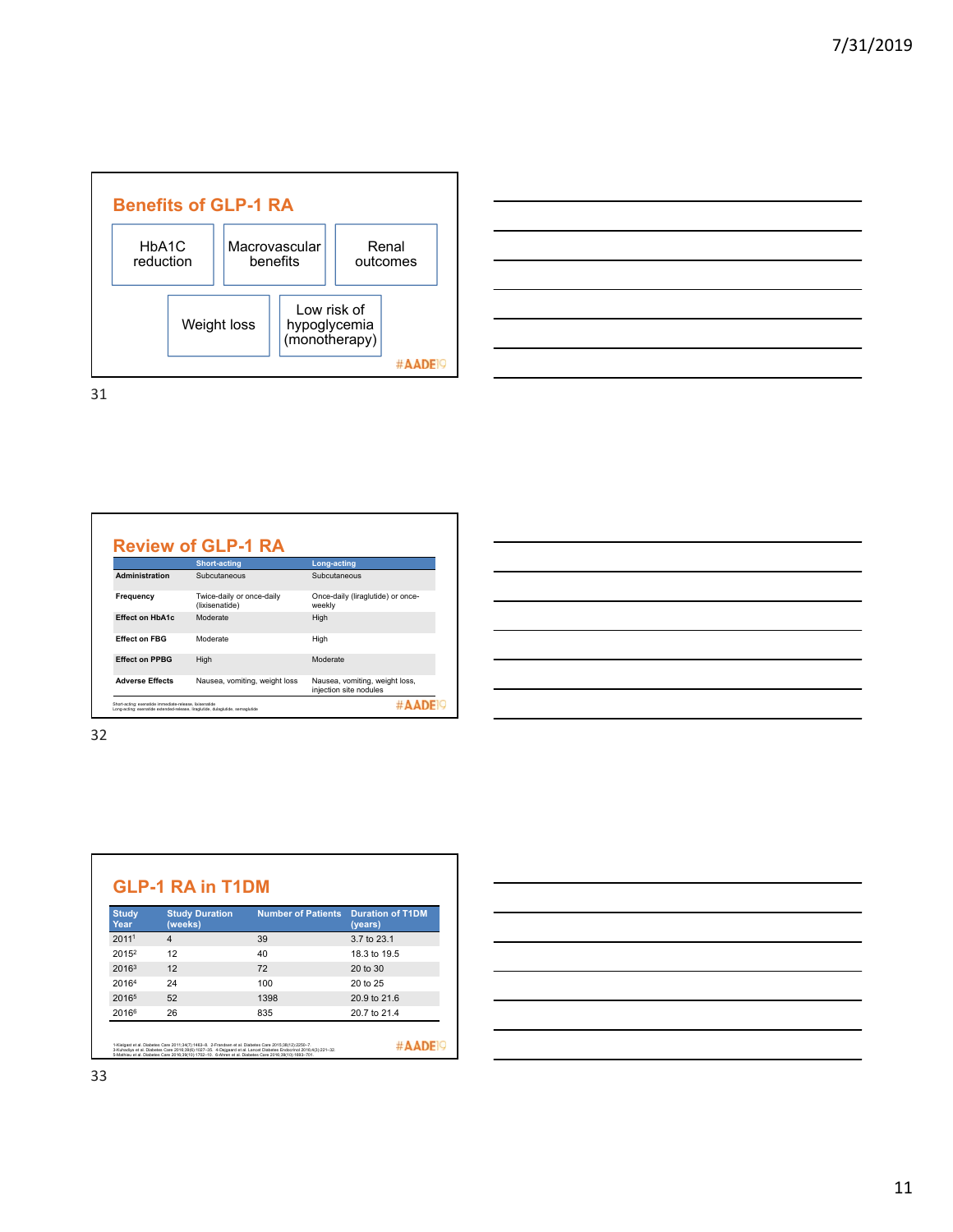| <b>Study</b><br>Year | <b>Most Effective Treatment Arm</b>                 | <b>Reduction in</b><br><b>HbA1C (%)</b> | Change in<br>insulin dose    | <b>Reduction in</b><br>body weight<br>(kg) |
|----------------------|-----------------------------------------------------|-----------------------------------------|------------------------------|--------------------------------------------|
| 2011 <sup>1</sup>    | C-peptide negative with<br>liraglutide 1.2 mg SC QD | 0.47                                    | $\perp$ 0.13 units per<br>kg | 2.3                                        |
| 20152                | Liraglutide 1.2 mg SC QD                            | 0.6                                     | <b>NR</b>                    | 3.1                                        |
| 2016 <sup>3</sup>    | Liraglutide 1.2 mg SC QD                            | 0.78                                    | $\perp$ 12.1 units           | 5                                          |
| 20164                | Liraglutide 1.8 mg SC QD                            | 0.5                                     | 14.1 units                   | 5.9                                        |
| 2016 <sup>5</sup>    | Liraglutide 1.8 mg SC QD                            | 0.54                                    | 15%                          | $\overline{4}$                             |
| 20166                | Liraglutide 1.8 SC QD                               | 0.35                                    | <b>NR</b>                    | 5.1                                        |

#### **Gastrointestinal Side Effects**

Counsel on the frequency, depending on the products.

Encourage smaller portions.

Inform about tolerance after 2 to 6 weeks, depending on product.

Do not use with history of pancreatitis or severe gastrointestinal disease.

#AADE<sup>19</sup>



| <u> 1989 - Johann Harry Harry Harry Harry Harry Harry Harry Harry Harry Harry Harry Harry Harry Harry Harry Harry</u> |  |  |
|-----------------------------------------------------------------------------------------------------------------------|--|--|
| <u> 1989 - Andrea Andrew Maria (h. 1989).</u>                                                                         |  |  |
| <u> 1989 - Andrea Andrew Maria (h. 1989).</u>                                                                         |  |  |
|                                                                                                                       |  |  |
| <u> 1989 - Andrea Andrew Maria (h. 1989).</u>                                                                         |  |  |
|                                                                                                                       |  |  |
|                                                                                                                       |  |  |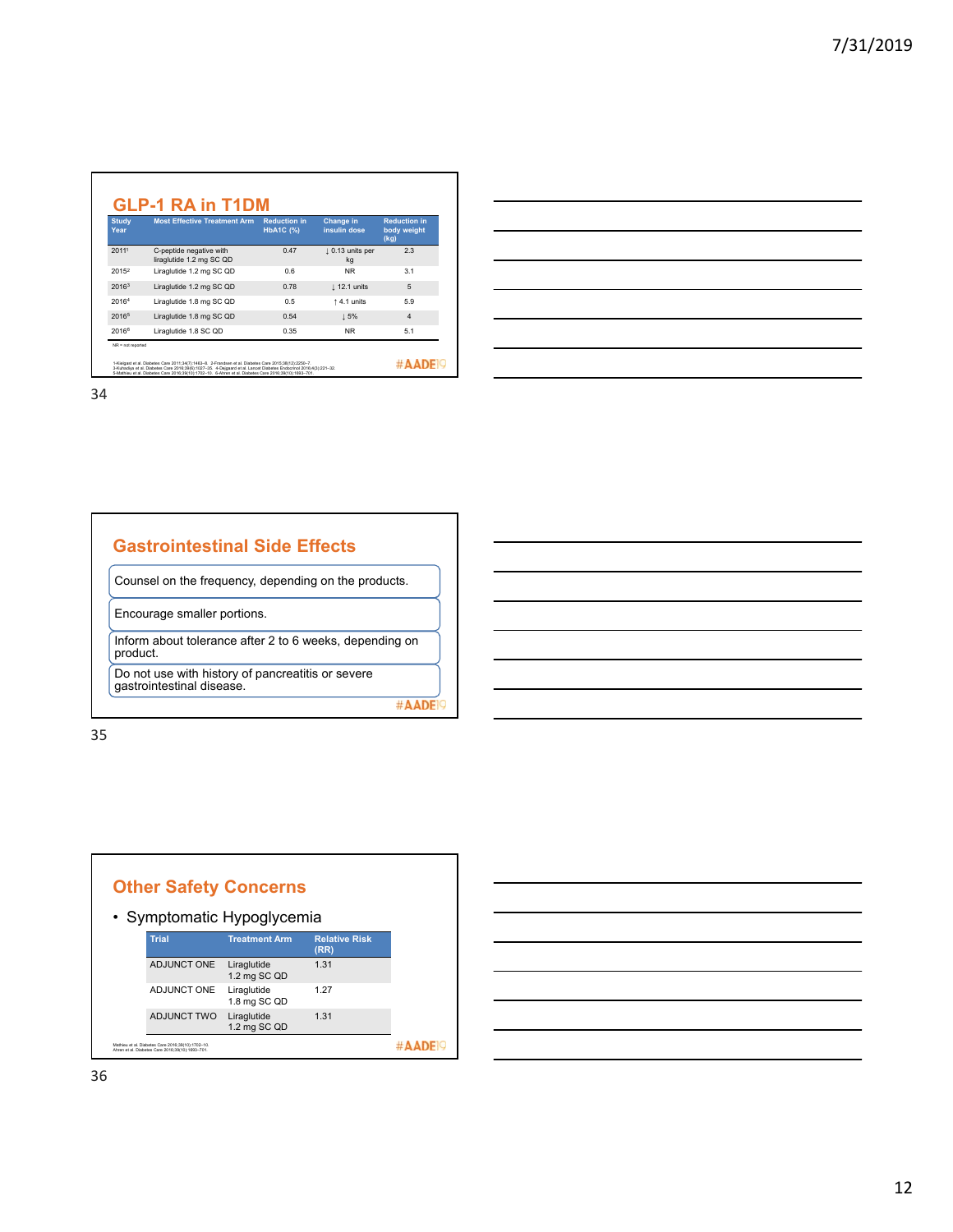

#### **Meet Vince**



- ... who is 28 yo male (BMI=33kg/m<sup>2</sup>). – Medical history includes: T1DM x 11 years, celiac disease, Hashimoto's thyroiditis
	- He currently uses Tandem Basal IQ with CGM.
	- Weight has steadily increased since high school.
	- HbA1C = 7.2% (improved from 8% with insulin pump, but recently gained 10-lbs) and TG = 250 mg/dL.

#AADE<sup>19</sup>

38

#### **What Else Would You Most Like to Know about Vince?**

- A. Insulin antibodies?
- B. C-peptide level?
- C. Frequency of missed insulin doses?
- D. Frequency of alcohol intake?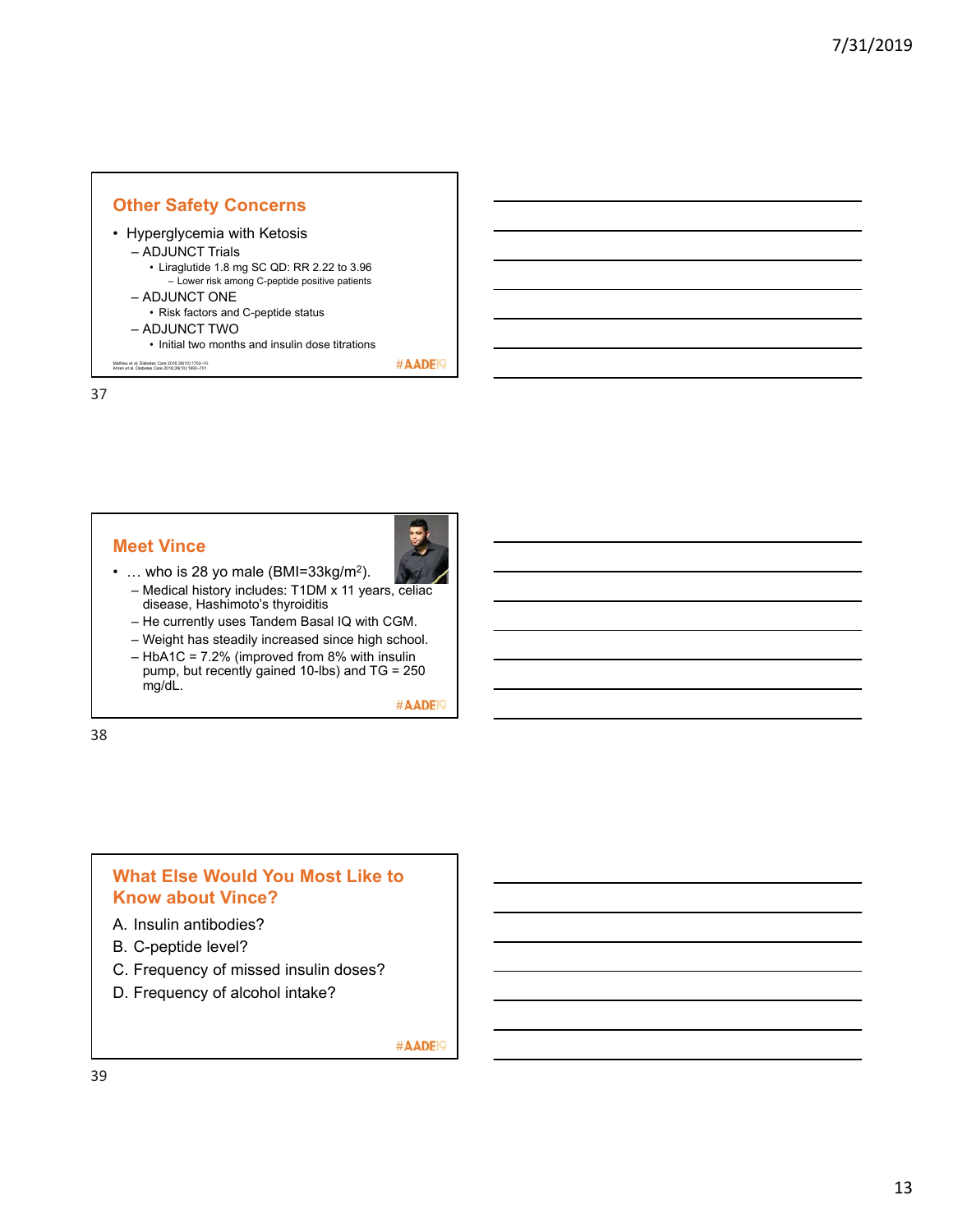# **Is Vince a Candidate for a GLP-1 RA?**  A. Yes B. No

**Why or why not?** 

#AADE<sup>19</sup>

40



41

**Sodium Glucose Cotransporter Inhibitors (SGLT Inhibitors)**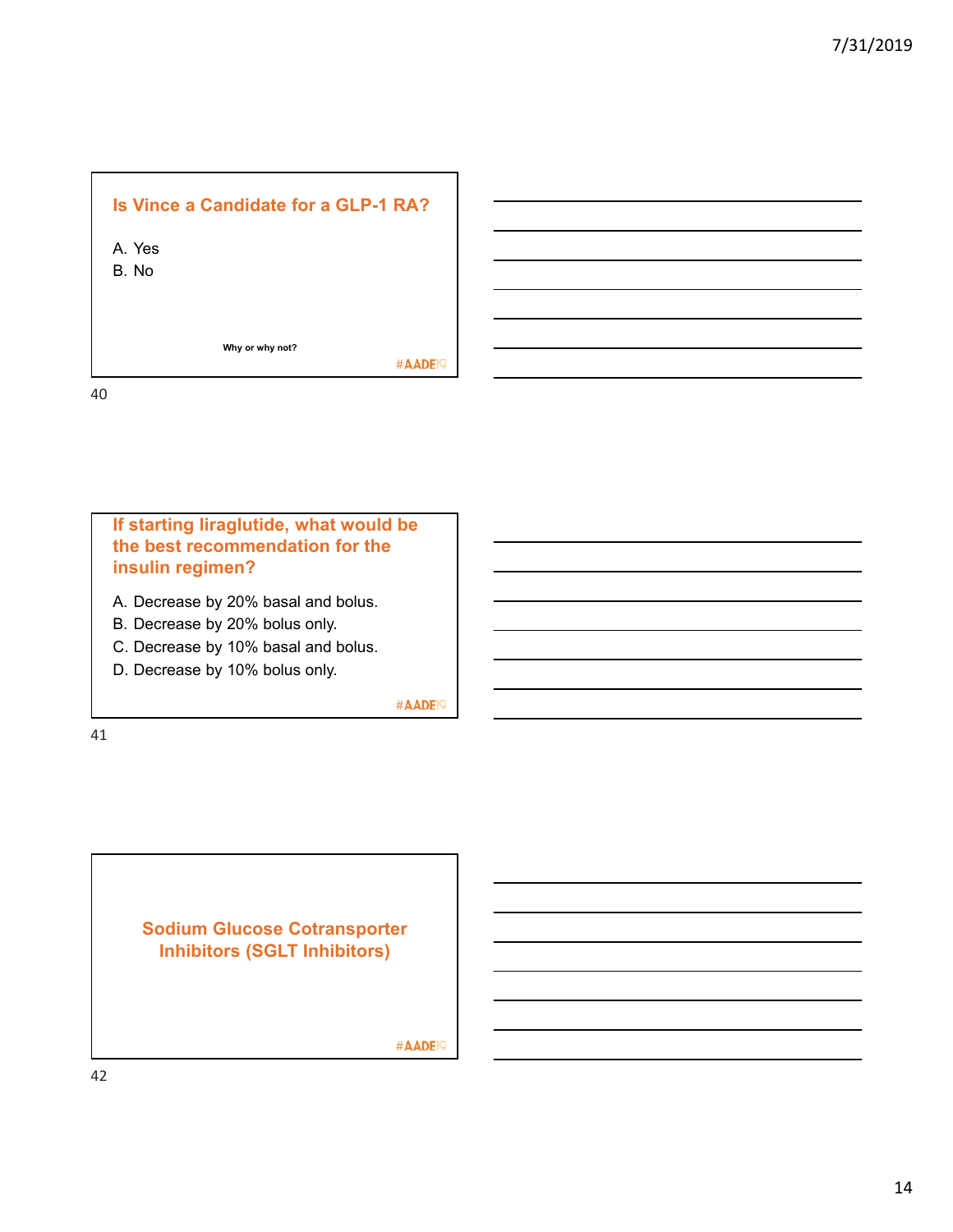



#### **SGLT-2 Inhibitors: Comparison**

| <b>Drug</b>                  | <b>Dosing</b>                                     | <b>Renal Threshold</b><br>for Initiation                                                                                 | <b>Outcomes</b>                                            | <b>CV</b> Indication                                             |
|------------------------------|---------------------------------------------------|--------------------------------------------------------------------------------------------------------------------------|------------------------------------------------------------|------------------------------------------------------------------|
| Canagliflozin<br>(Invokana)  | 100-300 mg QAM<br>eGFR 45-59:<br>max 100 mg daily | eGFR > 45ml/min                                                                                                          | CANVAS, CREDENCE                                           | Reduce risk of<br>heart attack.<br>stroke or CV<br>death in T2DM |
| Dapagliflozin<br>(Farxiga)   | 5-10 mg QAM                                       | eGFR >45ml /min                                                                                                          | DECLARE-TIMI 58, Dapa-<br>CKD. Dapa-HF                     | No                                                               |
| Empagliflozin<br>(Jardiance) | 10-25 mg QAM                                      | eGFR > 45ml/min                                                                                                          | EMPA-REG OUTCOME.<br>EMPERPR-Preserved.<br>FMPFROR-Reduced | Reduce risk of<br>CV death in<br>T <sub>2</sub> DM               |
| Ertugliflozin<br>(Steglatro) | 5-15 mg QAM                                       | eGFR >60mL/min                                                                                                           | <b>VERTIS CV</b>                                           | No                                                               |
|                              |                                                   | Clinical Resource, Diabetes Medications and Cardiovascular Impact, Pharmacist's Letter/Prescriber's Letter, January 2019 |                                                            |                                                                  |

|                                                           |  | <u> 2000 - Andrea Andrew Amerikaanse kommunister († 18</u>                                                            |
|-----------------------------------------------------------|--|-----------------------------------------------------------------------------------------------------------------------|
|                                                           |  | <u> 1989 - Johann Barn, amerikan bernama di sebagai bernama dan bernama di sebagai bernama dalam bernama dalam b</u>  |
|                                                           |  | <u> 2002 - Jan Barbara de Santo Antonio de Santo de Santo de Santo de Santo de Santo de Santo de Santo de Santo d</u> |
|                                                           |  | <u> 1989 - Johann Barn, amerikansk politiker (d. 1989)</u>                                                            |
|                                                           |  | <u> 2002 - Jan Barbara de San Barbara de San Barbara de San Barbara de San Barbara de San Barbara de San Barbara </u> |
| <u> 1989 - Andrea Stadt Britain, amerikansk politik (</u> |  | the contract of the contract of                                                                                       |
|                                                           |  |                                                                                                                       |

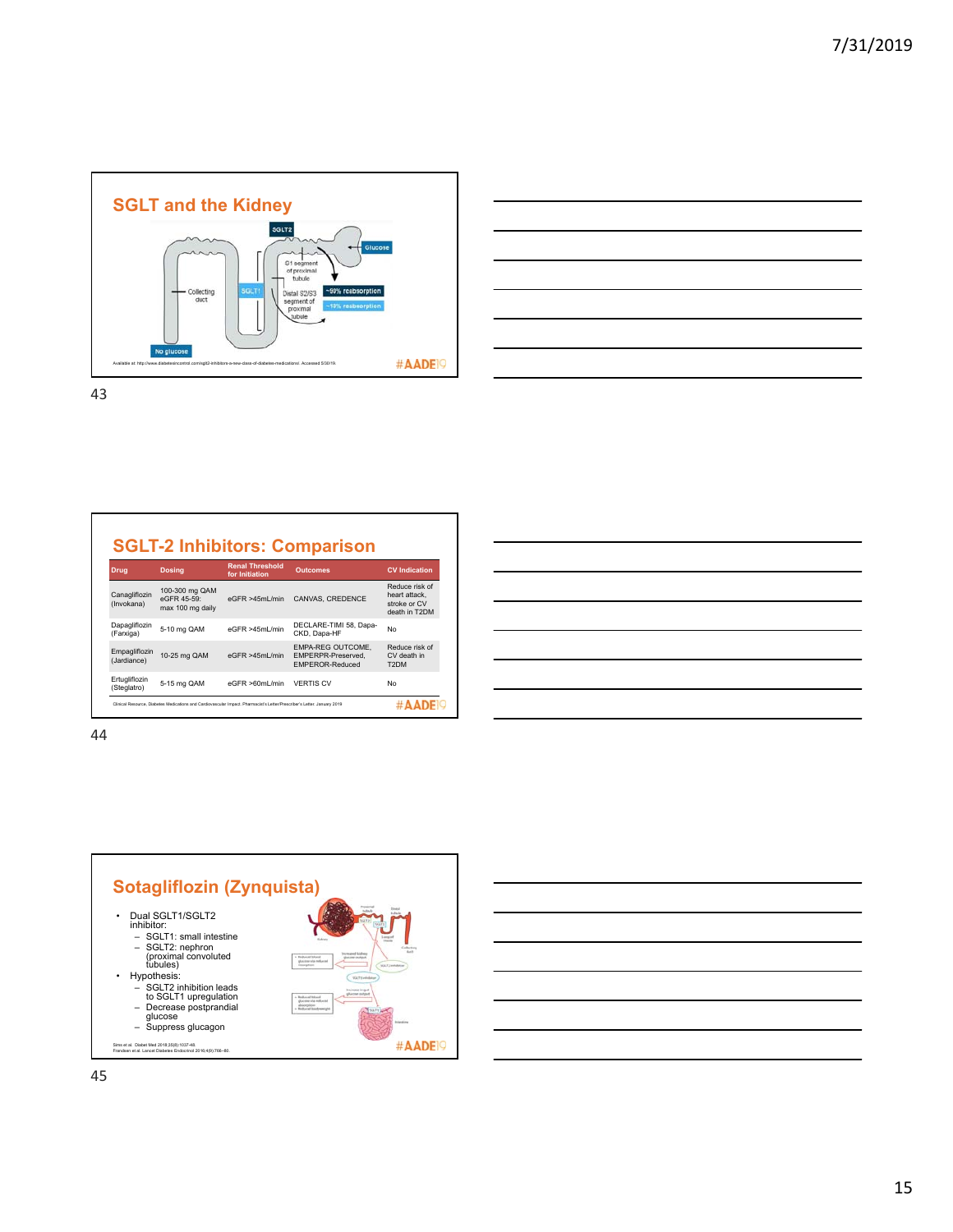









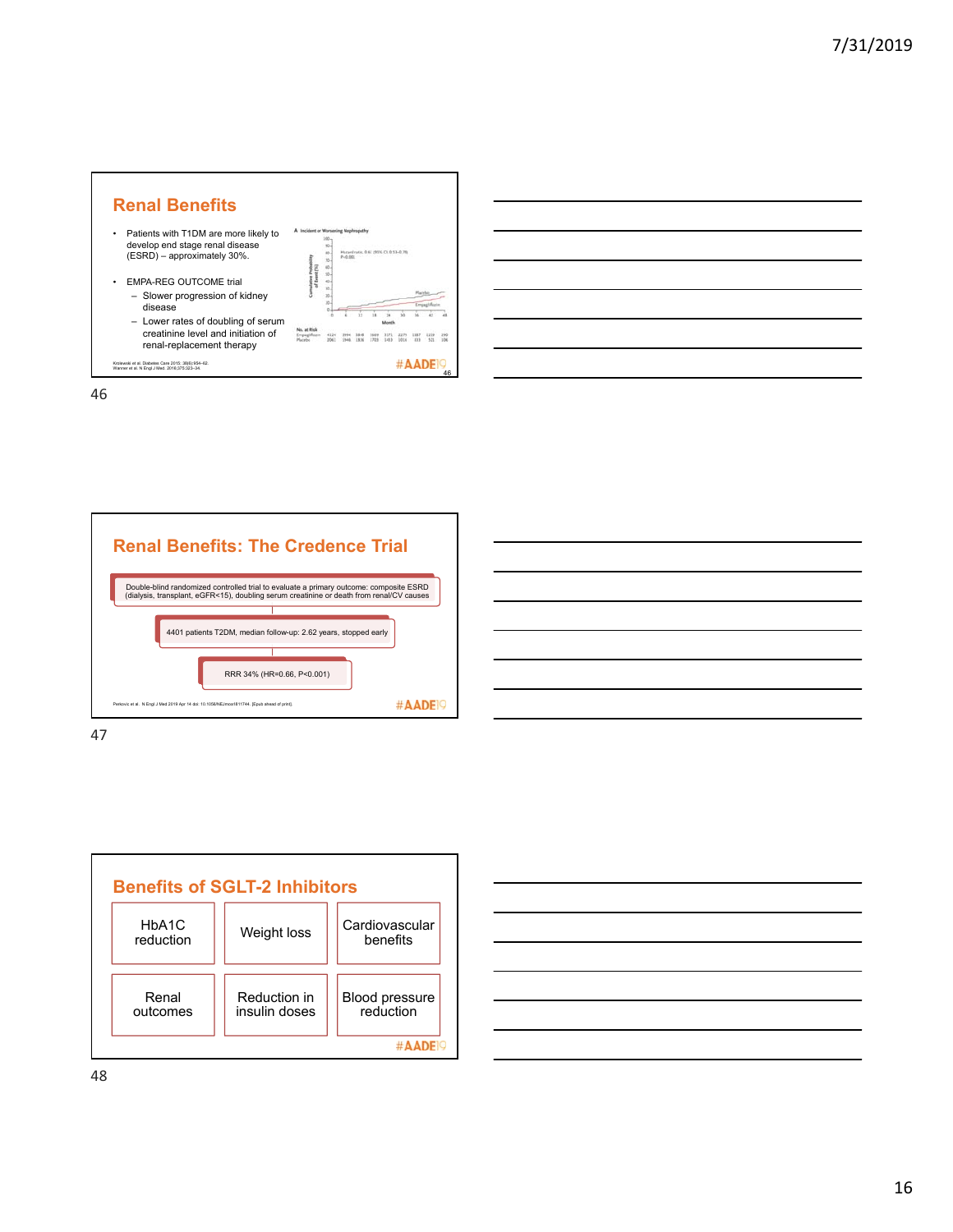



| Trial      | N    | Population                                                                                                                       | Treatment                                                                | Quicomes                                                                                                                                                                                                                                                                                                                                                                               |
|------------|------|----------------------------------------------------------------------------------------------------------------------------------|--------------------------------------------------------------------------|----------------------------------------------------------------------------------------------------------------------------------------------------------------------------------------------------------------------------------------------------------------------------------------------------------------------------------------------------------------------------------------|
| inTandem 1 | 793  | T1DM<br>Average age: 46 yrs<br>Race: 91% white<br>Average A1C: 8.2%<br>Average BMI: 29 kg/m <sup>2</sup><br>Insulin pump: 60%    | Randomized<br>double-blind<br>placebo-controlled<br>Follow-up: 52 weeks  | HbA1c change from baseline of 7.57% vs. placebo (Primary)<br>Sotagliflozin 200 mg: - 0.36%, Sotagliflozin 400 mg: -0.41%, P<0.001 for comparisons<br>DKA<br>Sotagliflozin 200 mg: 3.4%. Sotagliflozin 400 mg: 4.2%. Placebo: 0.4%<br>Severe hypoglycemia<br>Sotagliflozin 200 mg: 6.5%. Sotagliflozin 400 mg: 6.5%. Placebo: 9.7%                                                      |
| inTandem 2 | 782  | T1DM<br>Average age: 41 yrs<br>Race: 96% white<br>Average A1C: 8.2%<br>Average BMI: 29.66 kg/m <sup>2</sup><br>Insulin pump: 25% | Randomized<br>double-blind.<br>placebo-controlled<br>Follow-up: 52 weeks | HbA1c change from baseline of 7.8% vs placebo (Primary)<br>Sotagliflozin 200 mg: -0.37%. Sotagliflozin 400 mg: -0.35%. P<0.001 for comparisons<br>DKA<br>Sotagliflozin 200 mg; 2.3%. Sotagliflozin 400 mg; 3.4%. Placebo: 0%<br>Severe hypoglycemia<br>Sotagliflozin 200 mg: 5.0%. Sotagliflozin 400 mg: 2.3%. Placebo: 5.0%                                                           |
| inTandem 3 | 1402 | T1DM<br>Average age: 43 yrs<br>Average A1C: 8.2%<br>Average BMI: 28 kg/m <sup>2</sup><br>Insulin pump: 40%                       | Randomized<br>double-blind.<br>placebo-controlled<br>Follow-up: 24 weeks | Patients achieving HbA1c lower than 7.0% without DKA (Primary)<br>Sotagliflozin: 200 of 699 patients (28.6%), Placebo: 107 of 703 (15.2%).<br>P < 0.001<br><b>Adverse effects</b><br>Genital mycotic infections more common in sotagiflozin group<br>Severe hypoglycemia occurred in 3% of the sotaglificzin group and 2.4% in placebo group<br>DKA 3.0% sotaglificzin vs 0.6% placebo |

| <u> 1989 - Andrea Branden, amerikansk politik (d. 1989)</u> |  |  |
|-------------------------------------------------------------|--|--|
|                                                             |  |  |
|                                                             |  |  |
|                                                             |  |  |



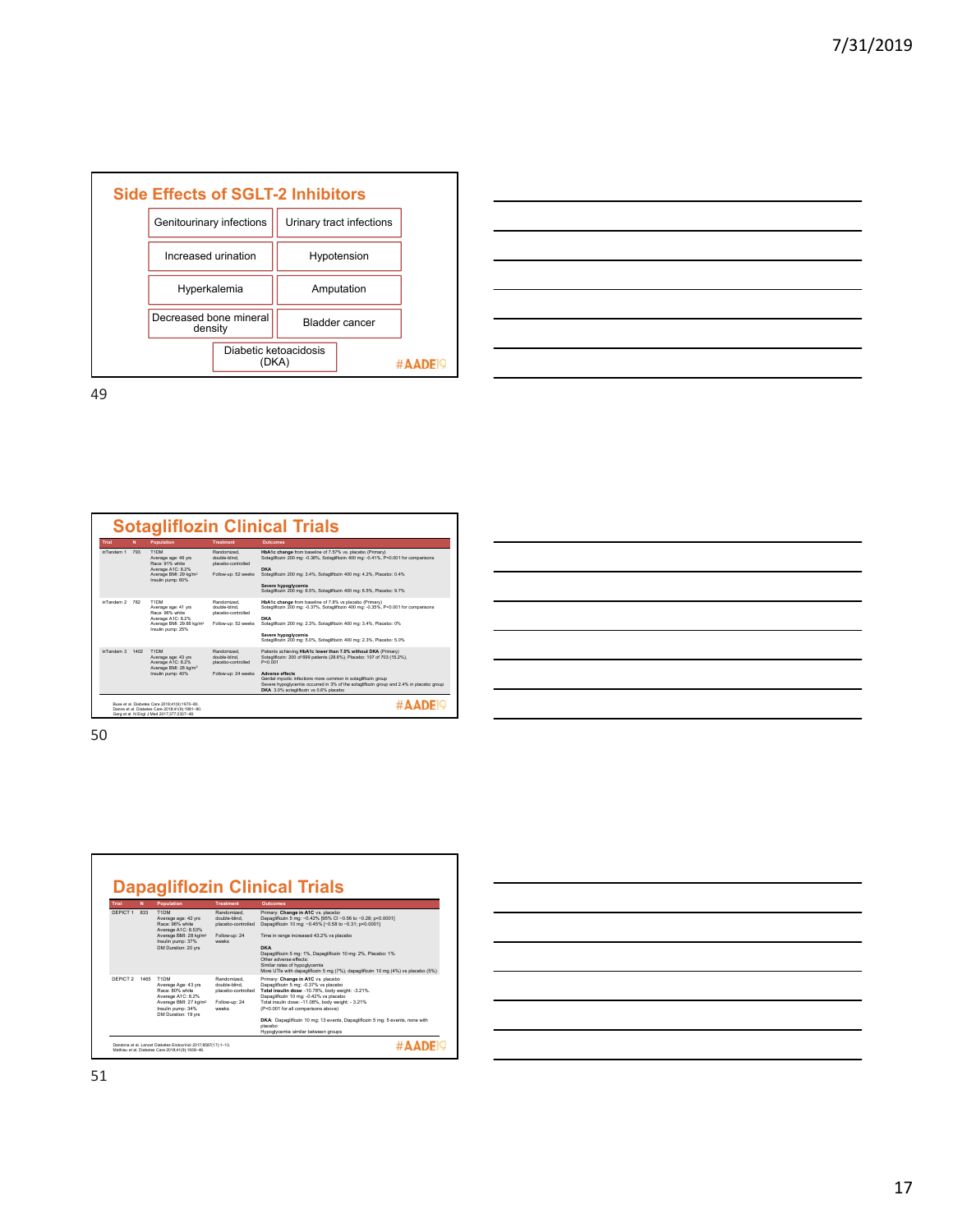| Trial             | N   | <b>Population</b>                                                                                                                                     | <b>Treatment</b>                                                          | <b>Outcomes</b>                                                                                                                                                                                                                                                                                                  |
|-------------------|-----|-------------------------------------------------------------------------------------------------------------------------------------------------------|---------------------------------------------------------------------------|------------------------------------------------------------------------------------------------------------------------------------------------------------------------------------------------------------------------------------------------------------------------------------------------------------------|
| FASE <sub>1</sub> | 75  | T1DM<br>Average age: 40 yrs<br>Race: 96% white<br>Average A1C: 8.53%<br>Average BMI: 28 kg/m <sup>2</sup><br>Insulin pump: 37%<br>DM Duration: 20 yrs | Randomized, double-<br>blind, placebo-controlled<br>Follow-up: 4 weeks    | Primary: Change in A1C vs. placebo<br>Mean body weight was reduced by empaglificzin vs placebo (1.5-<br>1.9kg, p<0.001) and A1C was reduced (0.35-0.49%, p<0.05).<br>No cases of DKA                                                                                                                             |
| FASE <sub>2</sub> | 730 | T1DM<br>Average age: 42 yrs<br>Race: 80% white<br>Average A1C: 8.1%<br>Average BMI: 27 kg/m <sup>2</sup><br>Insulin pump: 34%<br>DM Duration: 20 yrs  | Randomized double-<br>blind, placebo-controlled<br>Follow-up: 26-52 weeks | Primary: Change in A1C vs. placebo<br>A1C was reduced with all study doses compared to placebo -0.28%. -<br>0.54%, and -0.53%, respectively (p<0.0001 for all).<br><b>Weight reduction</b><br>5 mg: 1.8kg, 10 mg: 3kg, 25 mg: 3.4kg respectively after 26 weeks                                                  |
| FASE 3            | 977 |                                                                                                                                                       | Randomized, double-<br>blind, placebo-controlled<br>Follow-up: 26 weeks   | (p<0.001 for all).<br>CGM demonstrated a 2.9 hour/day increased in time in range with<br>empagliflozin 10 mg and 3.1 hours/day with empagliflozin 25 mg<br>(p<0.0001 for both doses).<br>DKA occurred more in the 10 mg (4.3%) and 25 mg group (3.3%),<br>compared to the 2.5 mg group (1.2%) and placebo (0.8%) |

| the control of the control of the control of the control of the control of the control of the control of the control of the control of the control of the control of the control of the control of the control of the control |                                                                                                                        |  |  |
|-------------------------------------------------------------------------------------------------------------------------------------------------------------------------------------------------------------------------------|------------------------------------------------------------------------------------------------------------------------|--|--|
|                                                                                                                                                                                                                               |                                                                                                                        |  |  |
|                                                                                                                                                                                                                               | <u> 1989 - Johann Stoff, deutscher Stoffen und der Stoffen und der Stoffen und der Stoffen und der Stoffen und der</u> |  |  |
|                                                                                                                                                                                                                               |                                                                                                                        |  |  |
|                                                                                                                                                                                                                               |                                                                                                                        |  |  |
|                                                                                                                                                                                                                               |                                                                                                                        |  |  |
|                                                                                                                                                                                                                               |                                                                                                                        |  |  |
|                                                                                                                                                                                                                               |                                                                                                                        |  |  |
| the contract of the contract of the contract of                                                                                                                                                                               |                                                                                                                        |  |  |
|                                                                                                                                                                                                                               |                                                                                                                        |  |  |

 $\overline{\phantom{a}}$ 

52



| <u>  La construcción de la construcción de la construcción de la construcción de la construcción de la construcció</u> |  |  |  |
|------------------------------------------------------------------------------------------------------------------------|--|--|--|
|                                                                                                                        |  |  |  |
| <u>  La componenta de la componenta de la componenta de la componenta de la componenta de la componenta de la co</u>   |  |  |  |
|                                                                                                                        |  |  |  |
|                                                                                                                        |  |  |  |



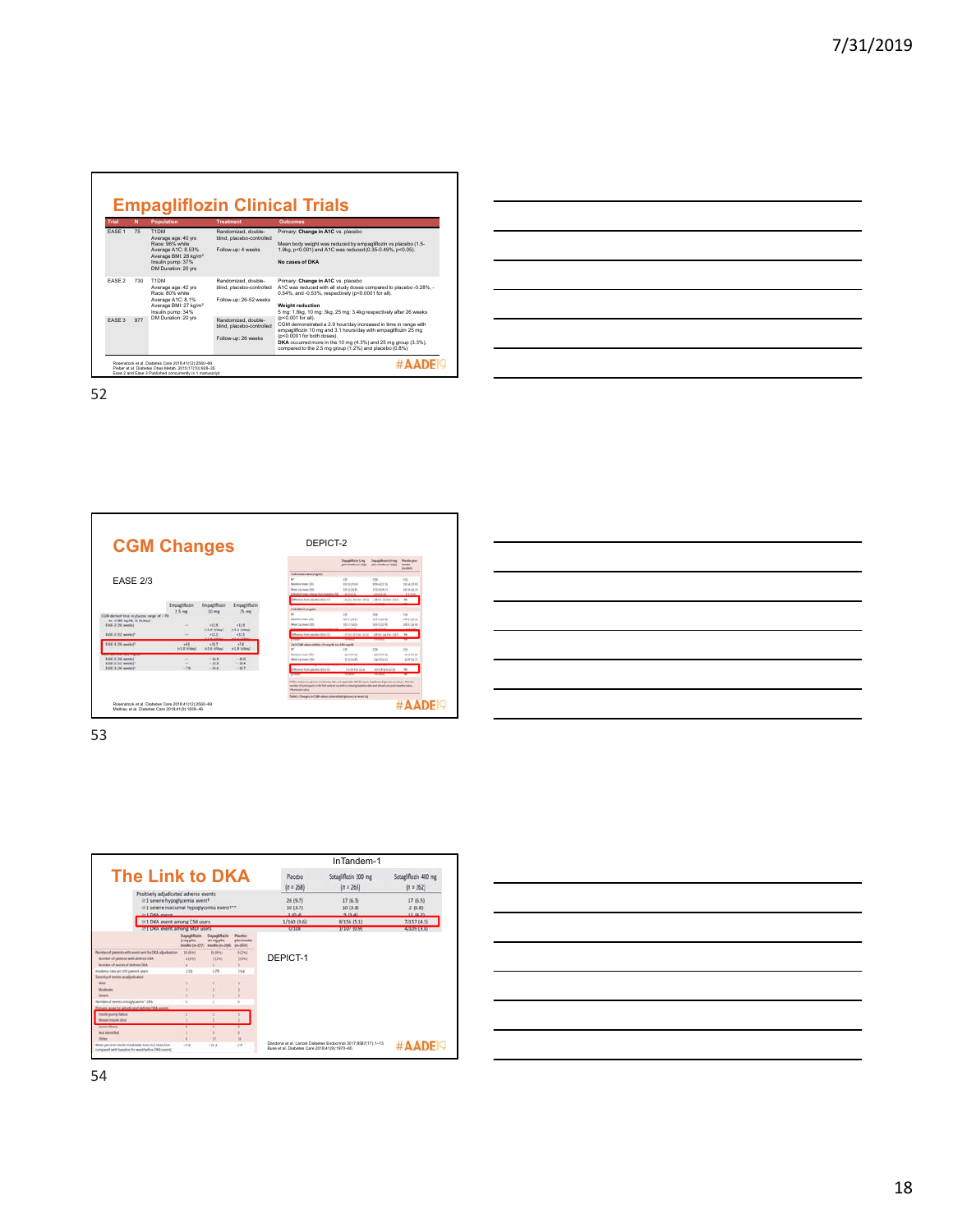| <b>Trial</b>               | <b>Drug</b>                | <b>HbA1c</b><br>improvement | <b>Hypoglycemia</b> | <b>DKA</b> | <b>Insulin</b><br>dose | Weight | <b>BP</b> |
|----------------------------|----------------------------|-----------------------------|---------------------|------------|------------------------|--------|-----------|
| EASE-1                     | Empagliflozin              | Yes.                        | ٠                   | →          | J                      | J.     |           |
| <b>EASE-</b><br>$2/EASE-3$ | Empaglifiozin              | <b>Yes</b>                  |                     |            |                        | J.     |           |
| DEPICT-1                   | Dapagliflozin              | Yes                         |                     | →          |                        | J      |           |
| DEPICT-2                   | Dapagliflozin              | <b>Yes</b>                  | →                   | ۰          | ىك                     | ىك     | ۰         |
| in Tandem1                 | Sotagliflozin              | Yes                         | J.                  | ۰          |                        | J.     |           |
| in Tandem <sub>2</sub>     | Sotagliflozin              | Yes                         | →                   |            | ىك                     | a.     |           |
| in Tandem3                 | Sotagliflozin              | <b>Yes</b>                  |                     | ۰          |                        |        |           |
|                            | Henry et al. Canaglificzin | Yes                         |                     |            |                        |        |           |

#### **FDA Submissions**

- 
- Dapagliflozin submitted to EU and FDA<br>
EMA recommended approval for T1DM who meet certain criteria<br>
BMI >27kg/m<sup>2</sup> not at givermic targets despite high insulin doses<br>
Insulin doses need to be continuously optimize
	-
	-
- 
- Sotagliflozin submitted to EU and FDA FDA advisory committee voted 8-8 if benefits outweigh risks FDA rejected EU approved with same criteria as dapagliflozin
	-
- Ipragliflozin approved for T1DM in Japan

#AADE<sup>19</sup>

56

## **Why DKA?**

- Several mechanisms
	- Reduction of total daily insulin dose may cause failure to suppress lipolysis and ketogenesis
	- Association with increase in glucagon
	- Reduction in renal clearance of ketone bodies

Danne et al. Diabetes Care 2019;42(6):1147–54.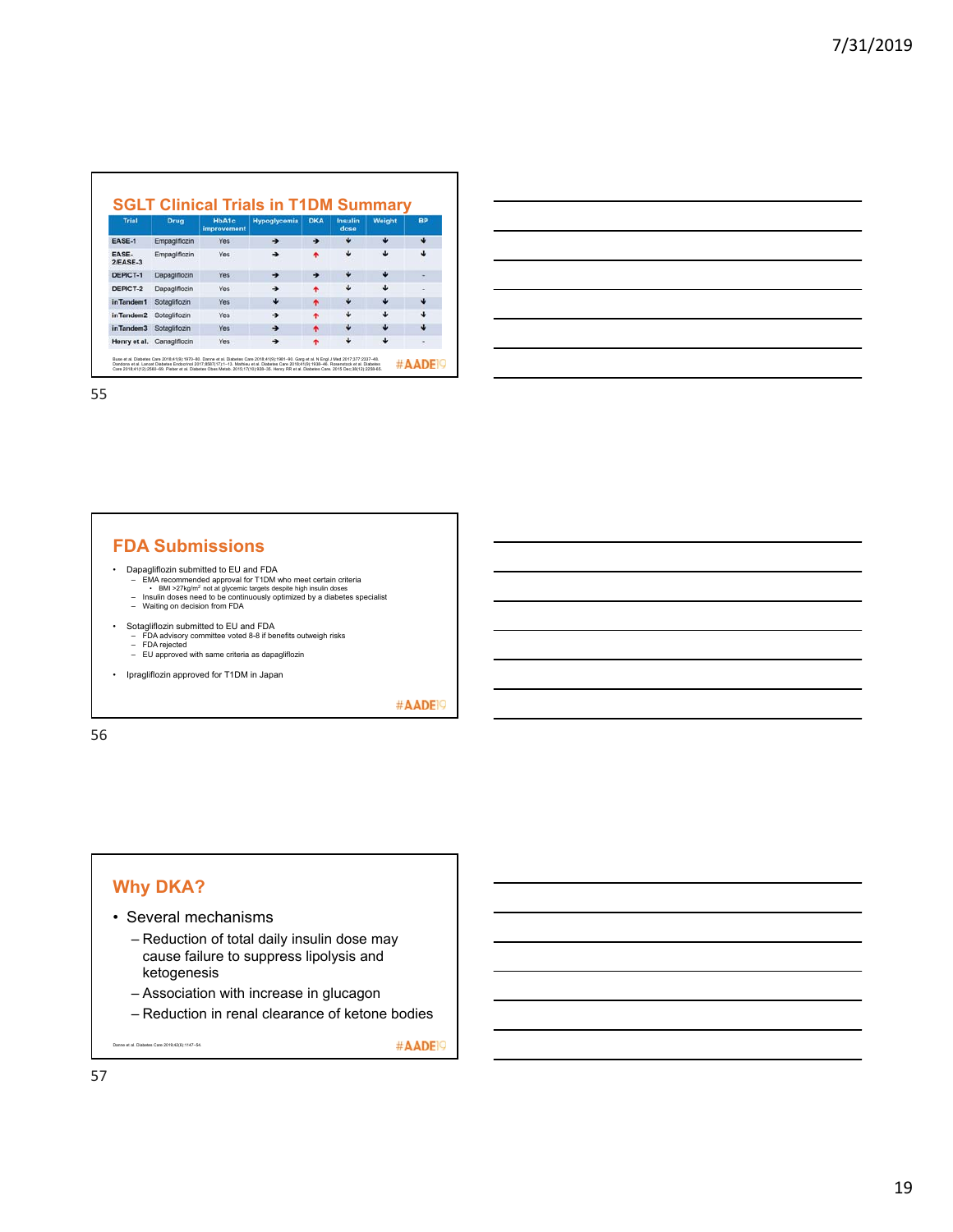

| the control of the control of the control of the control of the control of the control of the control of the control of the control of the control of the control of the control of the control of the control of the control |  |  |
|-------------------------------------------------------------------------------------------------------------------------------------------------------------------------------------------------------------------------------|--|--|
|                                                                                                                                                                                                                               |  |  |
|                                                                                                                                                                                                                               |  |  |
|                                                                                                                                                                                                                               |  |  |
|                                                                                                                                                                                                                               |  |  |





- Blood ketones: beta-hydroxybutyrate – Urinary ketones are second best (cheaper) but only measures acetoacetate.
- Frequency: individualize
- DKA symptoms

ne T et al. Diabetes Care 2019 Feb; dc182316

– Malaise, fatigue, nausea, vomiting, changes in diet/activity, insulin, infection, dehydration, surgery, injury, pump occlusion, stress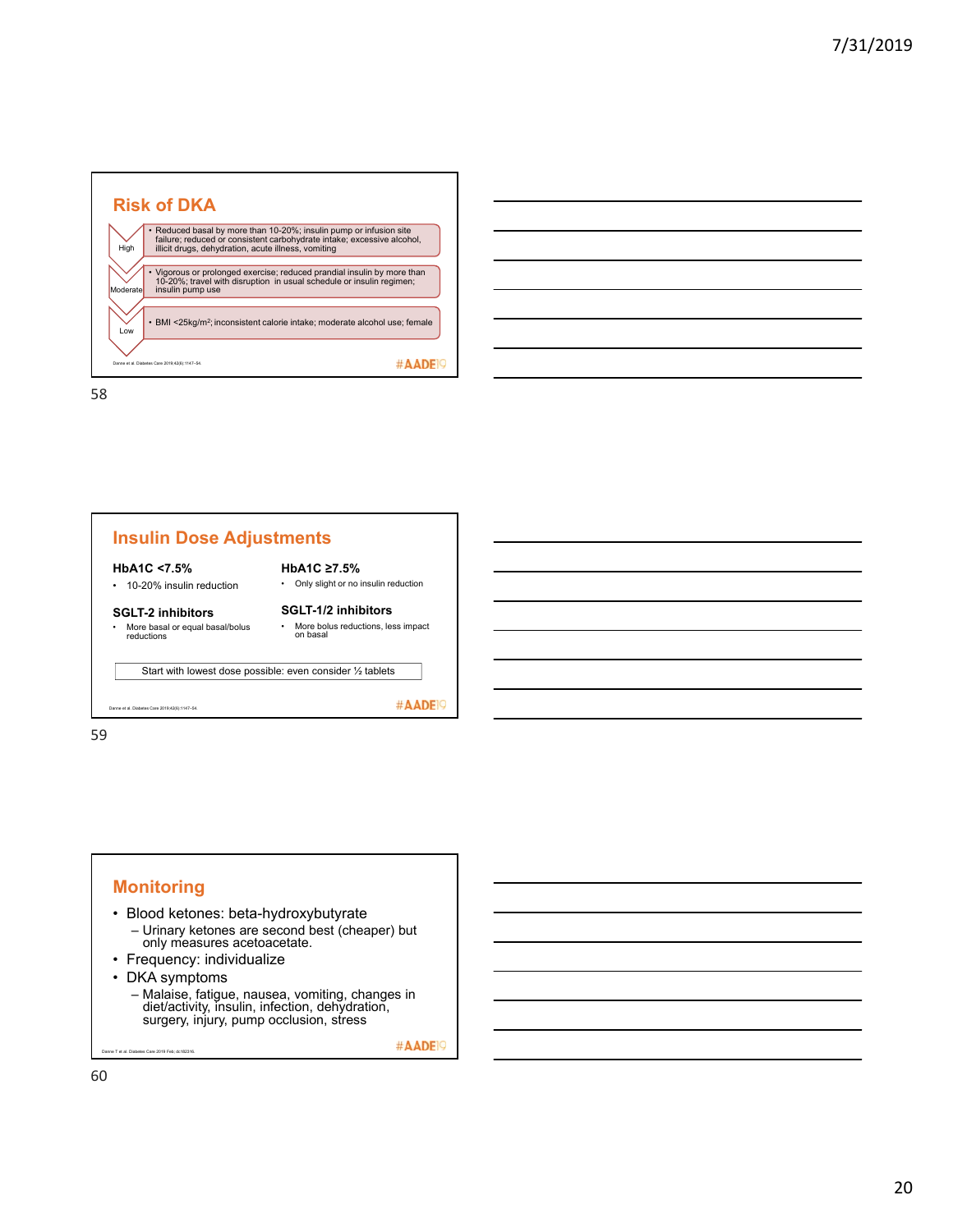



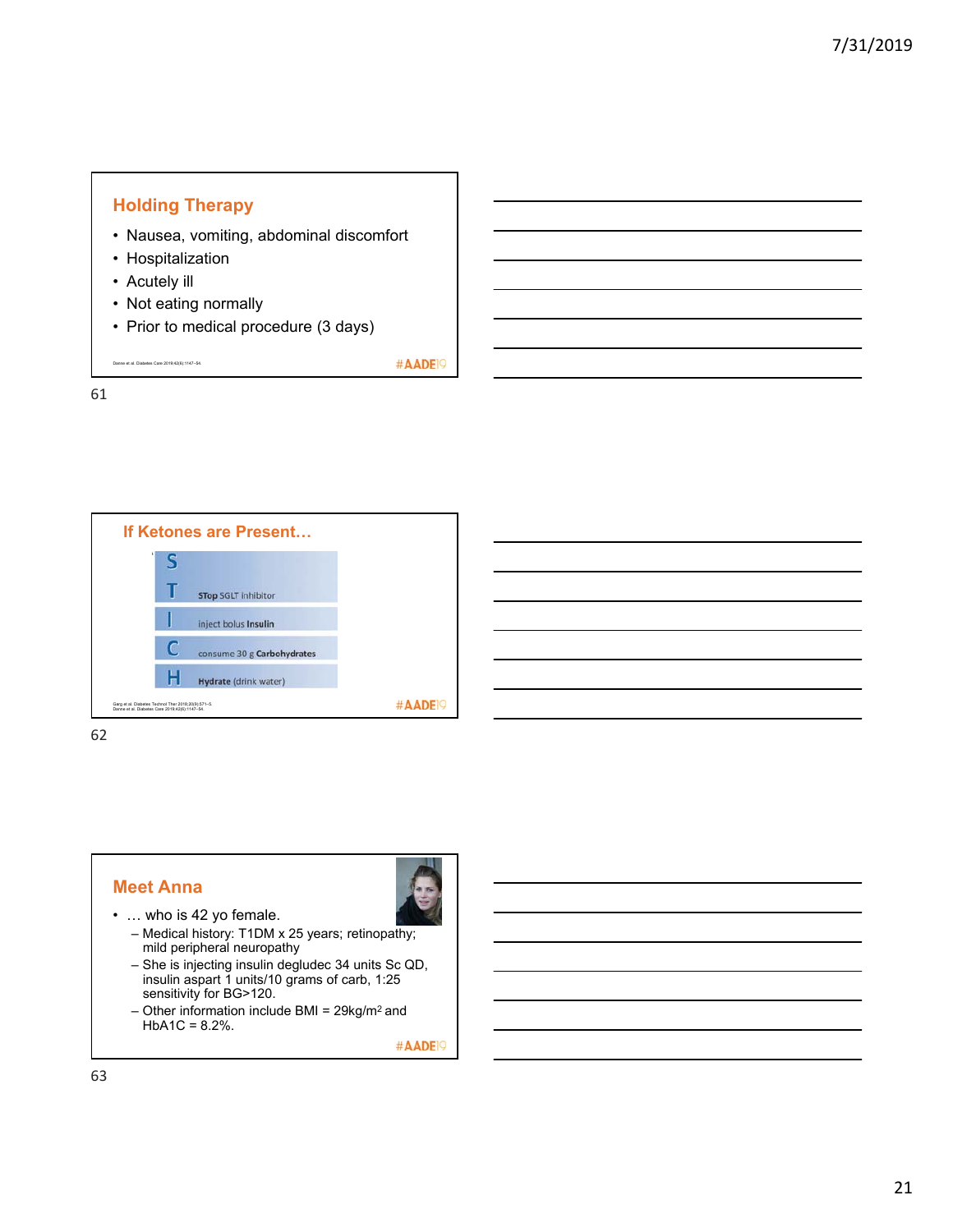#### **What Else Would You Like to Know?**

- A. Alcohol use?
- B. Frequency of DKA (i.e., last episode)?
- C. Meal schedule; calorie intake; carbs/day?
- D. Missed insulin doses?
- E. Knowledge of/access to ketone testing?
- F. Level of engagement?

#AADE<sup>19</sup>

64

#### **Is Anna a Candidate for a SGLT Inhibitor?**

- A. No, because she's not on an insulin pump.
- B. No, because she has already development diabetes complications.
- C. Yes, because she's over 40 years of age.
- D. Yes, because she has no major risk factors for DKA.

#AADE<sup>19</sup>

65

#### **If starting a SGLT-2 inhibitor, what would be the best recommendation for the insulin regimen?**

#### A. Decrease by 20%

- Insulin degludec 27 units daily
- Insulin aspart: 1 unit for 12 grams of carbs, sensitivity: 30 B. Decrease by 10%
- Insulin degludec 31 units daily
- Insulin aspart: 1 unit for 11 grams of carbs, sensitivity: 28 C. Decrease by 10% basal only
- Insulin degludec 31 units daily
- Insulin aspart: 1 unit for 10 grams of carbs, sensitivity: 25
- D. Decrease by 5%
	- Insulin degludec: 32 units daily Insulin aspart: 1 unit for 10.5 grams of carbs, sensitivity: 26 #AADE<sup>19</sup>